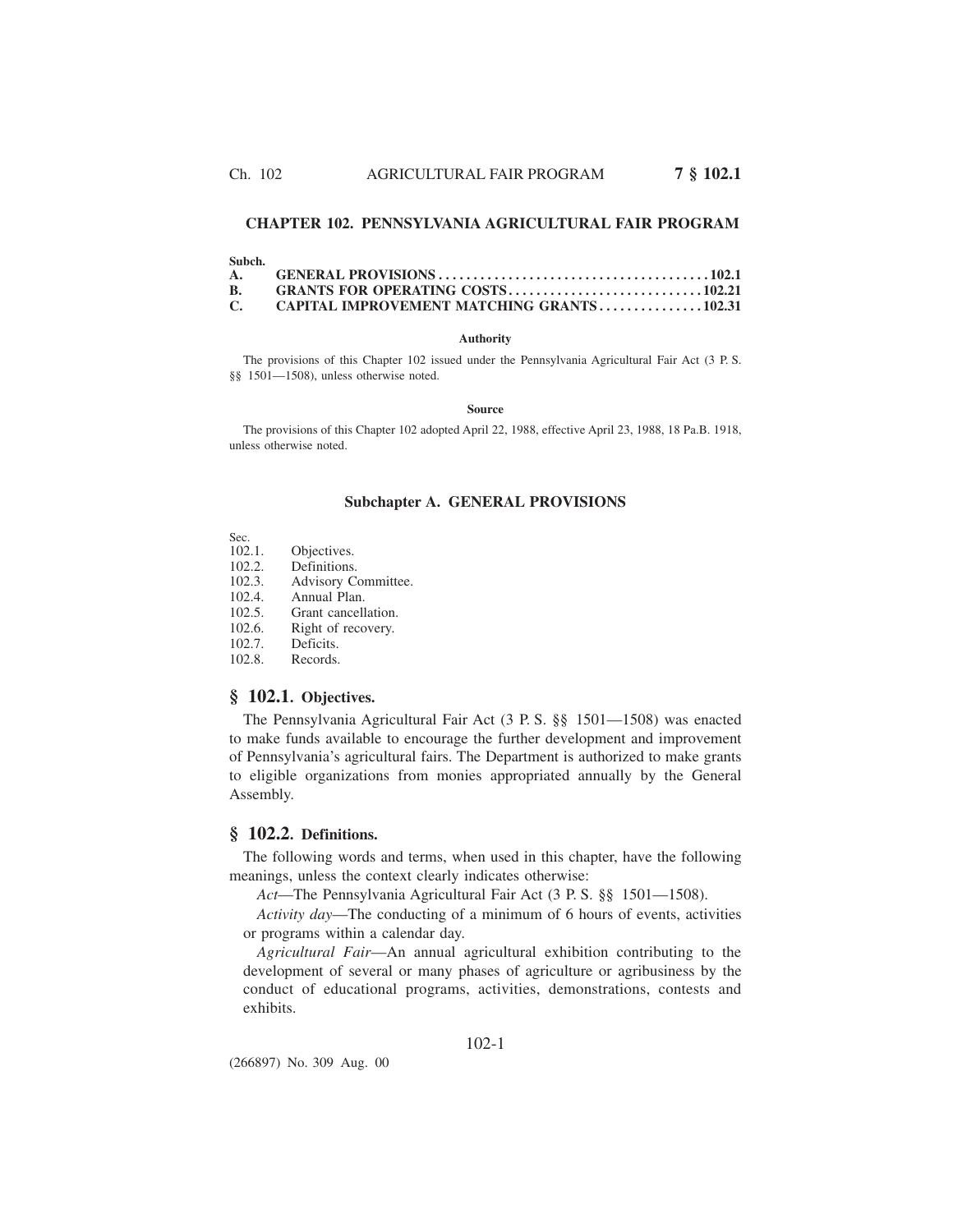*Class A Fair*—An annual agricultural event which operates on 40 acres or more of land and pays \$10,000 or more in premiums to winners of agricultural or agribusiness contests or exhibits.

*Class B Fair*—An annual agricultural event which operates on 30 acres or more of land and pays \$7,500 to \$9,999 in premiums to winners of agricultural or agribusiness contests or exhibits.

*Class C Fair*—An annual agricultural event which operates on 20 acres or more of land and pays \$5,000 to \$7,499 in premiums to winners of agricultural or agribusiness contests or exhibits.

*Class D Fair*—An annual agricultural event which operates on 10 acres or more of land and pays \$2,500 to \$4,999 in premiums to winners of agricultural or agribusiness contests or exhibits.

*Class E Fair*—An annual agricultural event which operates on fewer than 10 acres of land and pays less than \$2,500 in premiums to winners of agricultural or agribusiness contests or exhibits.

*Danish System*—A method of judging agricultural contests and exhibits that permits a judge to conclude that several entries are equally meritorious which would allow several entries judged to be first place winners, several entries judged to be second place winners, and so forth.

*Department*—The Department of Agriculture of the Commonwealth.

*Open class*—An event for which agricultural or agribusiness premiums are paid and which is open to participants who need not be associated with a particular organization.

*Operating costs*—Costs involved in the general operation of the fair, including but not limited to, the cost of exhibiting agricultural or agribusiness products, materials and equipment; conducting agricultural or agribusiness educational activities and demonstrations, and awarding premiums to contest and exhibit winners.

*Premiums*—A cash award, ribbon or trophy awarded to winners of types of approved contests and exhibits as listed in the *State Premium Guidelines Book*.

*Secretary*—The Secretary of the Department.

*State Premium Guidelines Book*—A listing, approved by the Secretary, of agricultural and agribusiness contests and exhibits which are eligible for reimbursement of premiums. Copies are available from the Department of Agriculture, 2301 North Cameron Street, Harrisburg, Pennsylvania 17110-9408, Attention: Pennsylvania Agricultural Fair Program Administrator.

*Statewide Agricultural Organization*—An agricultural organization or association that is chartered or recognized by the Commonwealth and is representative of the mutual interests of those engaged in the production, processing, marketing or distribution of specific farm products or other agricultural commodities relative to agriculture or agribusiness.

102-2

(266898) No. 309 Aug. 00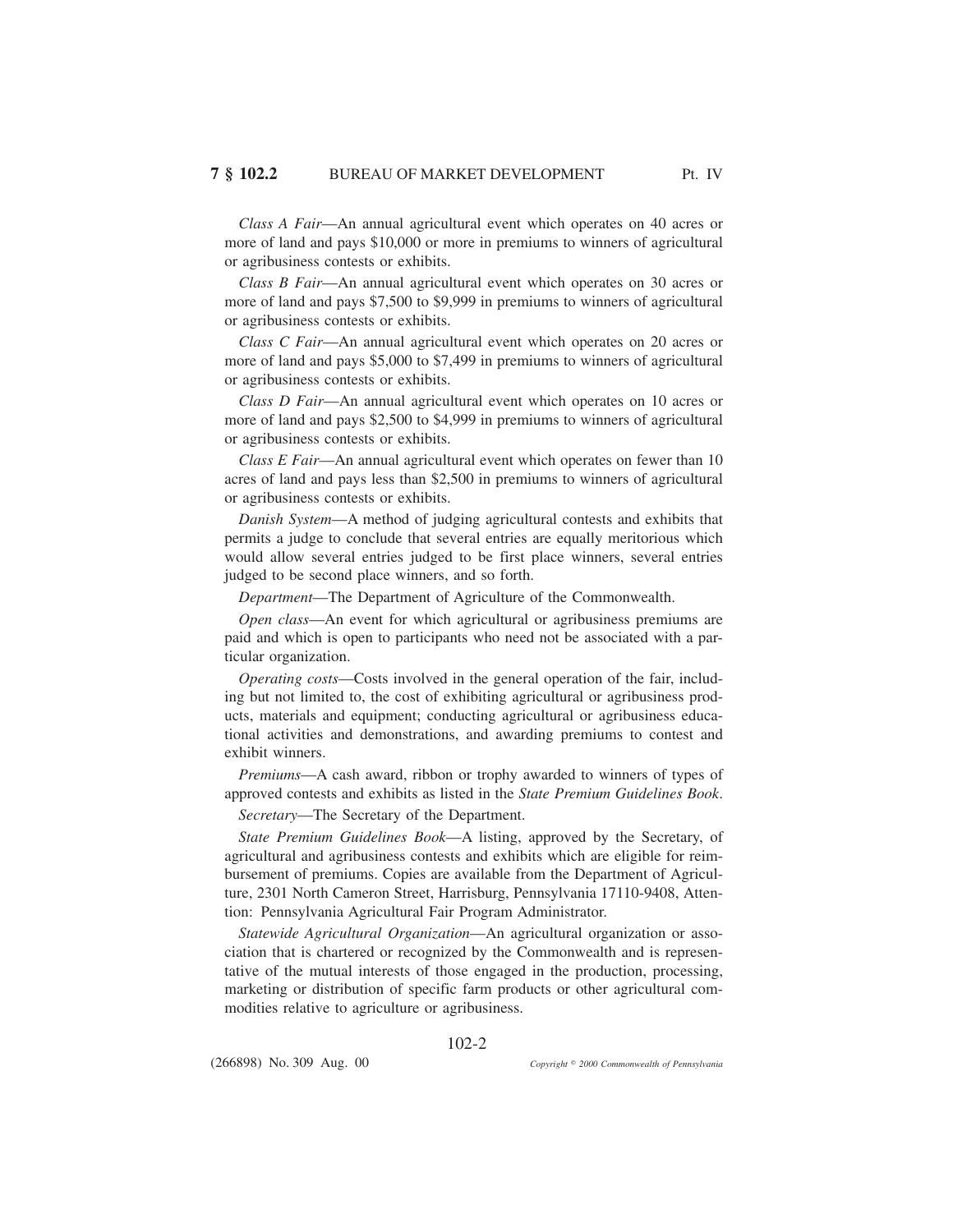*Youth Activities Group*—A countywide or Statewide 4-H, FFA or combined FFA/FHA units of boys and girls under 21 years of age which operate in the interest of agriculture or agribusiness.

#### **§ 102.3. Advisory Committee.**

(a) *Function and duties.* The Advisory Committee shall assist and advise the Secretary, review proposed Departmental regulations and the Annual Plan for the administration of the act, and periodically review the operation of the program and make recommendations on the disbursement of funds.

(b) *Quorum.* No business may be transacted by the Advisory Committee in the absence of a quorum, which shall consist of four members.

(c) *Membership.*

(1) The Advisory Committee shall be composed of the following:

(i) The Secretary of Agriculture, who shall be the Chairperson.

(ii) The Chairperson of the Agriculture and Rural Affairs Committee of the House of Representatives or a designee.

(iii) The Chairperson of the Agriculture and Rural Affairs Committee of the Senate or a designee.

(iv) Four additional members to be appointed by the Secretary, including three representatives of the agricultural fairs and one member who shall represent the public at large.

(2) The appointed members shall serve for terms of 2 years commencing with the date of their respective appointments, and shall serve at the pleasure of the Secretary.

#### **Cross References**

This section cited in 7 Pa. Code § 102.31 (relating to submission and processing of applications).

## **§ 102.4. Annual Plan.**

(a) *Preparation.* The Secretary shall prepare, with the advice and the assistance of the Advisory Committee, an Annual Plan setting forth a program and formula under which moneys appropriated annually by the General Assembly shall be distributed in accordance with the act and this chapter. In formulating the Annual Plan, the Secretary and the Advisory Committee shall consider, among other things, the following:

(1) The amount of moneys appropriated or expected to be appropriated by the General Assembly.

(2) The General Assembly's declaration of purpose set forth at section 2 of the act (3 P. S. § 1502).

(3) The number of applications for grants submitted or expected to be requested.

(4) An equitable geographic distribution of grant moneys throughout the Commonwealth.

### 102-3

(266899) No. 309 Aug. 00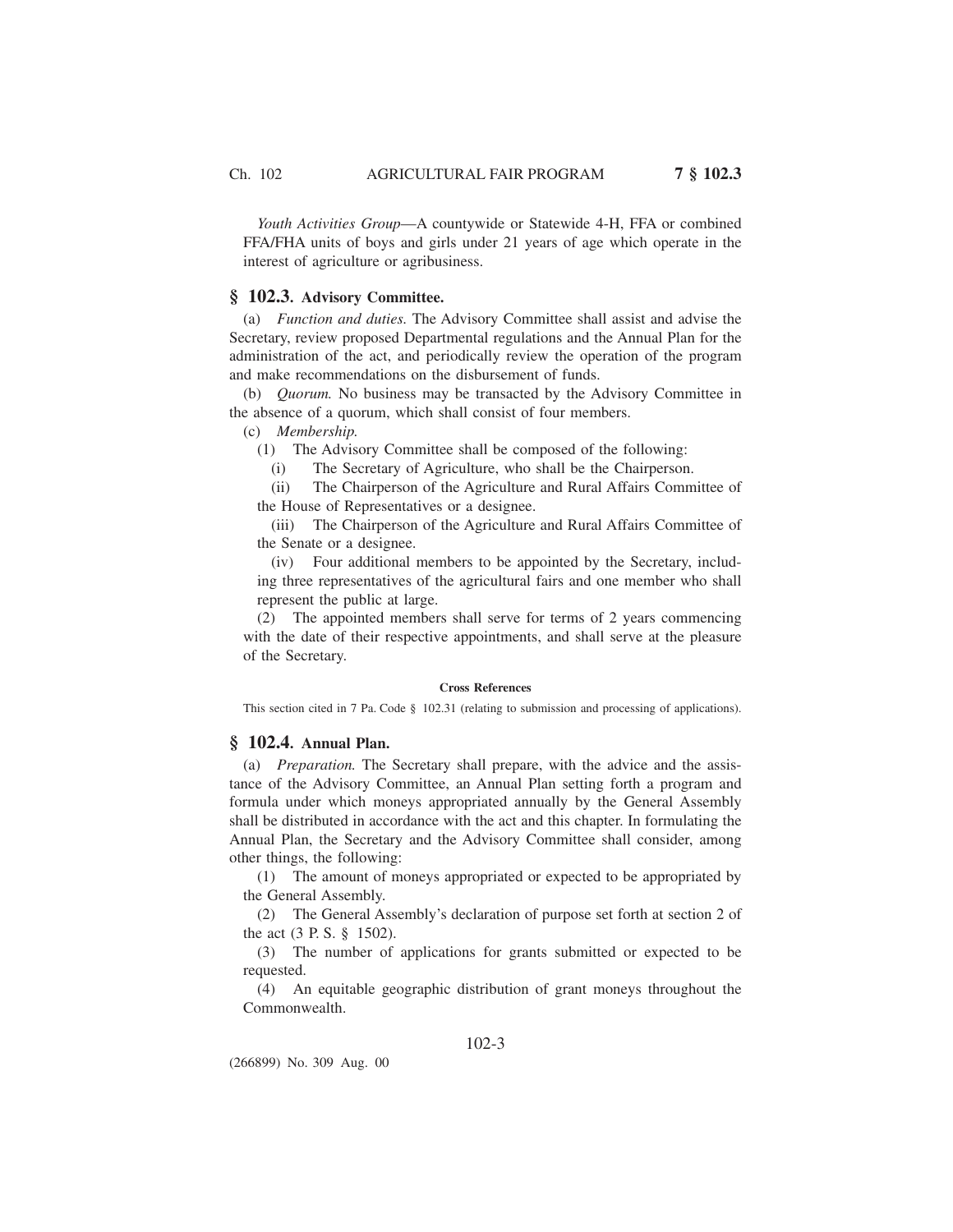(b) *Filing.* The Secretary shall cause the plan to be submitted to the Legislative Reference Bureau for publication in the *Pennsylvania Bulletin* as a notice under 45 Pa.C.S. § 725(b) (relating to additional contents of *Pennsylvania Bulletin*) by September 1 in the fiscal year which the plan covers.

# **§ 102.5. Grant cancellation.**

A grant may be cancelled by the Secretary upon a determination that the funds are not being properly utilized.

# **§ 102.6. Right of recovery.**

The Department has the right to make a claim for and receive from the applicant monies not expended in accordance with the act, this chapter or the Grant Agreement.

## **§ 102.7. Deficits.**

The Department's financial obligation is limited to the amount of the grant. The Department is not responsible for funding cost overruns incurred by applicants.

## **§ 102.8. Records.**

(a) The applicant shall maintain books, records and other evidence pertinent to costs incurred in connection with the application for funds under either Subchapter B or C (relating to grants for operating costs; and capital improvement matching grant). The books and records shall be maintained according to generally accepted accounting principles.

(b) Financial records, supporting documents, statistical records and other records pertaining to the grant shall be retained by the applicant for 7 years following the date payment is made. The records and documents shall be available for inspection or audit at reasonable times by the Commonwealth, its agencies and instrumentalities.

# **Subchapter B. GRANTS FOR OPERATING COSTS**

- 
- Sec.<br>102.21. Submission and processing of applications.
- 102.22. Amount of grant.
- 102.23. Eligibility.<br>102.24. Probationa
- Probationary organizations.

### **Cross References**

This subchapter cited in 7 Pa. Code § 102.8 (relating to records).

### 102-4

(266900) No. 309 Aug. 00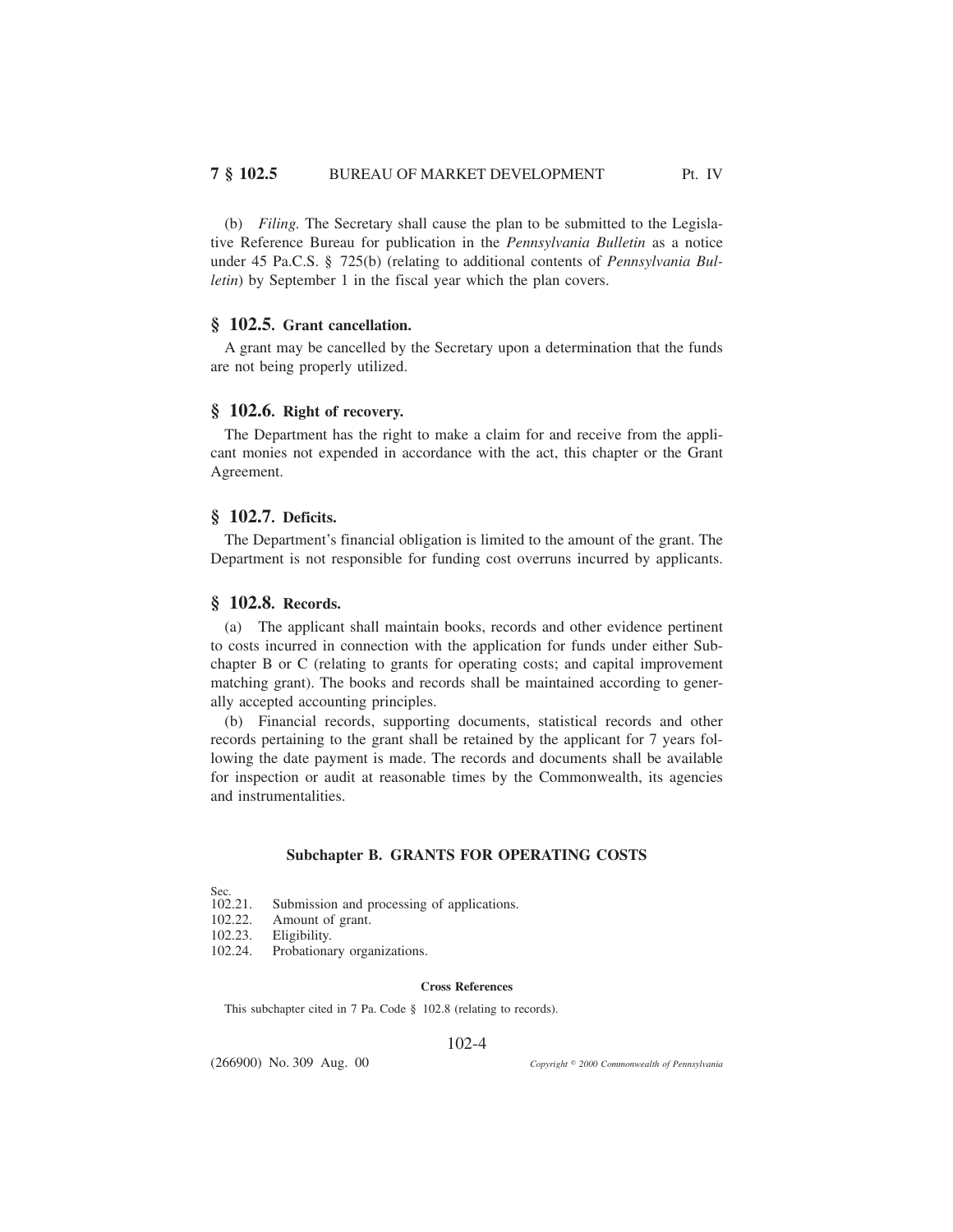#### **§ 102.21. Submission and processing of applications.**

(a) *Submission.* An applicant desiring to be considered for a grant shall submit in quadruplicate to the Department, on a form prepared by the Department, an application for the grant under the act. An applicant requesting reimbursement of operating expenses in connection with an annual agricultural fair shall submit a copy of the fair's premium book, and an applicant requesting funds for conducting harness racing shall submit an official racing program and a copy of the judges' racing sheets.

(b) *Processing.* Upon receipt of an application as specified in subsection (a), the Department will review the application for completeness and accuracy. If the form is found to be incomplete or inaccurate, additional data will be requested and final processing of the application will be discontinued until the requested data is supplied by the applicant.

(c) *Deadline.* An application shall be filed with the Department by November 15 of the year for which the funds are requested. An application shall be considered filed when a completed and accurate application, on a form prepared by the Department, is received by the Department at its offices at 2301 North Cameron Street, Harrisburg, Pennsylvania 17110-9408, Attention: Pennsylvania Agricultural Fair Program Administrator.

#### **Cross References**

This section cited in 7 Pa. Code § 102.24 (relating to probationary organizations).

### **§ 102.22. Amount of grant.**

(a) The amount of a grant awarded under this subchapter shall be calculated in a manner and awarded in an amount established by the Secretary in the Annual Plan. The grant may not exceed the statutory amounts set forth at section 5 of the act (3 P. S. § 1505).

(b) In calculating the amount of a grant, no premiums will be reimbursable if awarded under the Danish System.

(c) A grant awarded to an applicant conducting an annual agricultural fair may not exceed the amount of operating costs incurred and premiums awarded. Expenses of judges, mileage allowances or meals are expenses of the applicant and are not reimbursable as premiums.

(d) Grants will be made to an applicant on or before February 1 in the year following the filing of an application.

### **§ 102.23. Eligibility.**

(a) *Applicant conducting an annual agricultural fair.* An applicant, to be eligible for a grant under section  $5(1)$  of the act  $(3 \text{ P. S. § } 1505(1))$ , shall conduct a fair which meets the following requirements:

(1) Exhibits agricultural or agribusiness products, materials and equipment.

102-5

(266901) No. 309 Aug. 00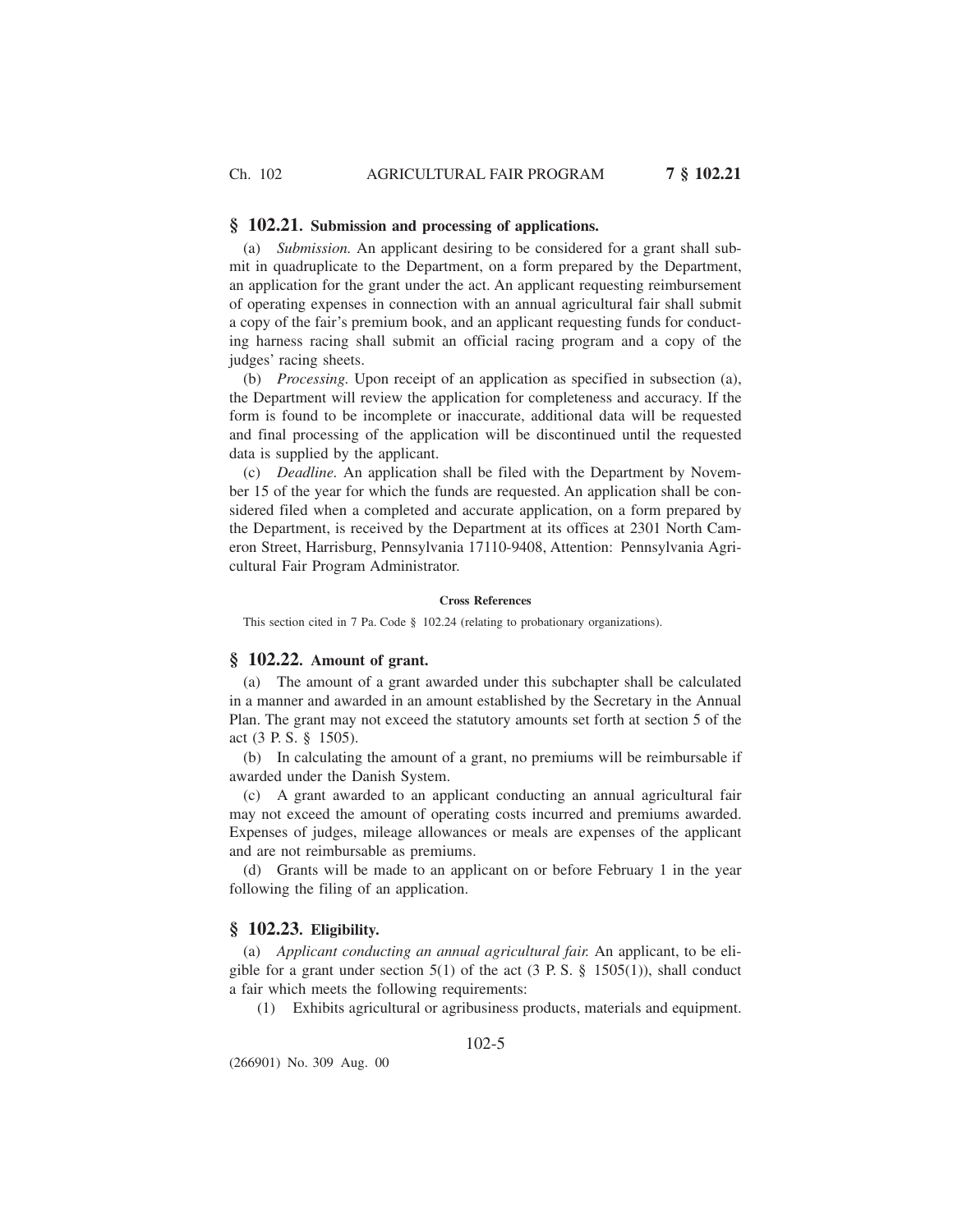(2) Conducts agricultural or agribusiness educational activities and demonstrations.

(3) Awards premiums to agricultural or agribusiness contest and exhibit winners with a top award for first place and proportionate awards to runners-up adjudged by position following the winner, but not to exceed ten in number.

(4) Provides proper first aid through medical personnel and adequate sanitary facilities which meet Commonwealth and local requirements. Fairgrounds shall be sprayed properly to control insects prior to opening of the fair or activity.

(5) Provides supervision of activities by an officially-appointed committee or a board of directors of at least five persons.

(6) Files reports, forms and applications and maintains records required by this chapter.

(7) Provides that at least 25% of the events for which agricultural or agribusiness premiums are paid are open class events.

(8) Holds a program contributing to the development of several or many phases of agriculture or agribusiness for at least 5 consecutive activity days for Class A, B and C fairs, and at least 3 consecutive activity days for Class D and E fairs.

(9) Takes adequate precautions against fire and keeps wind hazards to a minimum. Barns which are fire hazards may not be used to house livestock. Proper fire fighting equipment shall be reasonably available.

(b) *Harness racing.* An applicant applying for a grant for conducting harness racing as part of its Annual Agricultural Fair shall:

(1) Conduct the racing under the guidance of the Department.

(2) Comply with, and require that those participating in the race comply with, the applicable rules of the United States Trotting Association and, during the course of its race meeting, display the license issued by the United States Trotting Association for the current year.

(c) *Youth activities group.* An applicant, to be eligible for a grant under section 5(3) of the act (3 P. S.  $\S$  1505(3)), shall meet the following requirements:

(1) Application shall be made through, and the organization shall be represented by, an adult advisory group and both groups shall be recognized by their respective county governments or by the Commonwealth.

(2) Conduct 18 hours or more of activities annually that pertain to the improvement or progress of agriculture or agribusiness. The activities may include training and instruction in grading of livestock and poultry breeding and raising livestock or poultry, grading eggs, marketing, public speaking, packaging, holding agricultural contests for premiums or ribbons, planting, demonstrations, planning, fitting or another phase of agriculture or agribusiness.

(3) Provide the Department with a list of current members, their addresses and birth dates.

102-6

(266902) No. 309 Aug. 00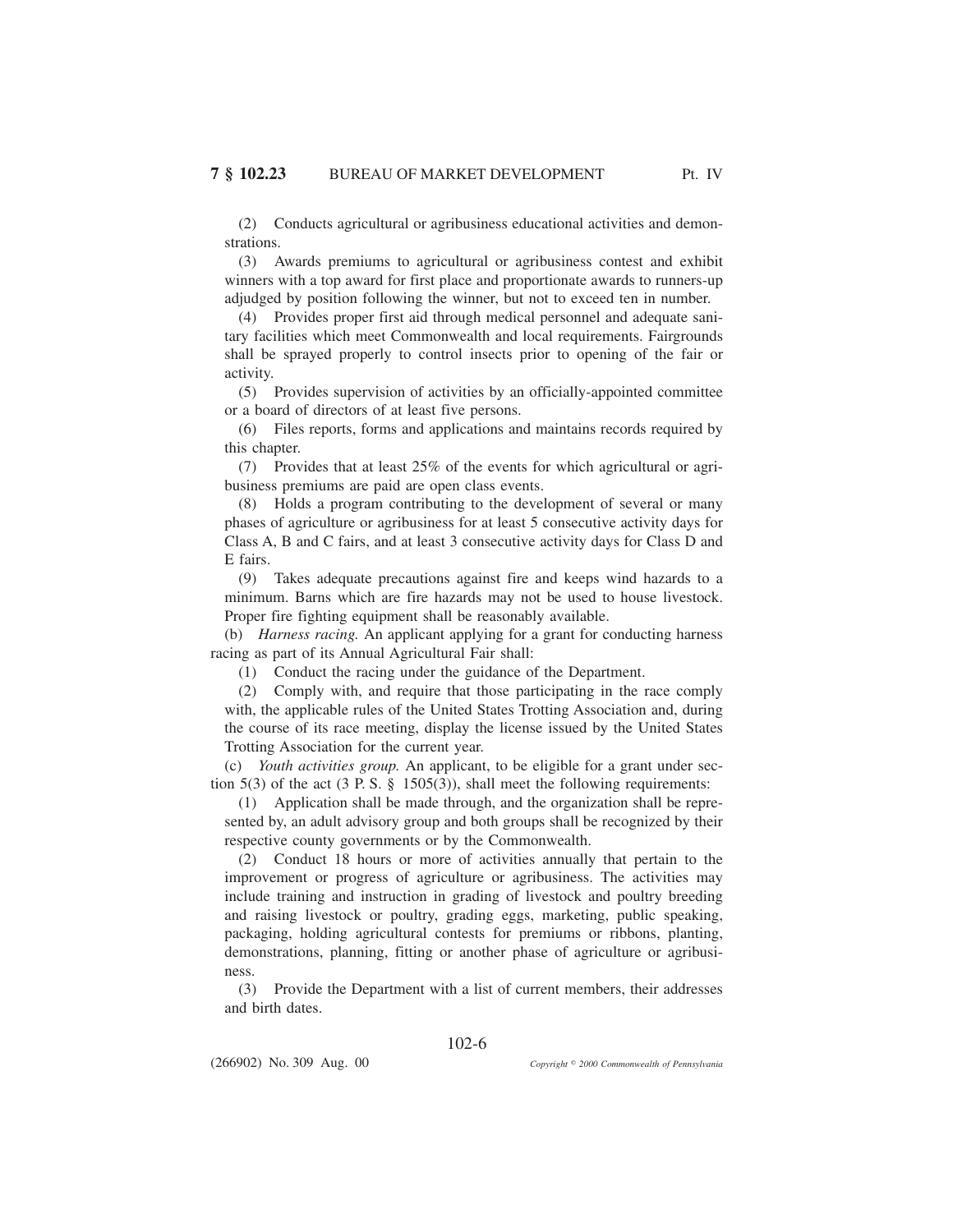(d) *Statewide agricultural organization.* An applicant, to be eligible for a grant under section  $5(2)$  of the act  $(3 \text{ P. S. } § 1505(2))$ , shall meet the following requirements:

(1) Have members representing a majority of the counties in this Commonwealth.

(2) Conduct an annual event which meets the following requirements:

(i) Hold an annual event of at least 3 consecutive activity days.

(ii) Provide proper first aid through medical personnel and adequate sanitary facilities which meet Commonwealth and local requirements.

(iii) Provide supervision of activities by an officially-appointed committee or a board of directors of at least five persons.

(iv) File reports, forms and applications and maintain records required by this chapter.

(e) *Conditions applicable to applicants.* To be eligible for a grant under section  $5(1)$ ,  $(2)$  or  $(3)$  of the act, an applicant shall have complied with, and agree to continue to comply with, the following requirements:

(1) Maintain and preserve for a period of 3 years or more, the books and records of the organization including books and records relating to the payment of premiums.

(2) Make its books and records, including books and records relating to the payment of premiums, readily available for audit or inspection by the Department through its designated agent or another interested Commonwealth agency through its designated agent.

(3) Conduct contests and exhibits in the following manner:

(i) Employ qualified judges and keep for a period of 3 years the names and addresses of judges so employed.

(ii) Judge contests in an area where participants and spectators are not permitted and where judges will be without interference or distraction from other sources, even by officers who are permitted in the same area for administrative purposes. Youth groups, harness horse racing and judging done in conjunction with an educational experience are exempt from this subsection.

(iii) Judges may not enter exhibits in classes in which they are serving.

(iv) Entry tags or identification cards shall be supplied and posted for each exhibit and winning ribbons or stickers shall be attached immediately after awards are made. If a group of the same breed of cattle, hogs or sheep is stalled or penned together, one large banner or sign can be displayed so that they can be readily recognized by the viewers.

(v) Publish and distribute a premium book or premium list showing the activities of the event, classes of exhibits and displays and amounts of premiums offered for each class. This subparagraph does not apply to youth activities groups.

(vi) No exhibit may show the name of the exhibitor before judging has been completed except in cases where judging is done at another location.

102-7

(266903) No. 309 Aug. 00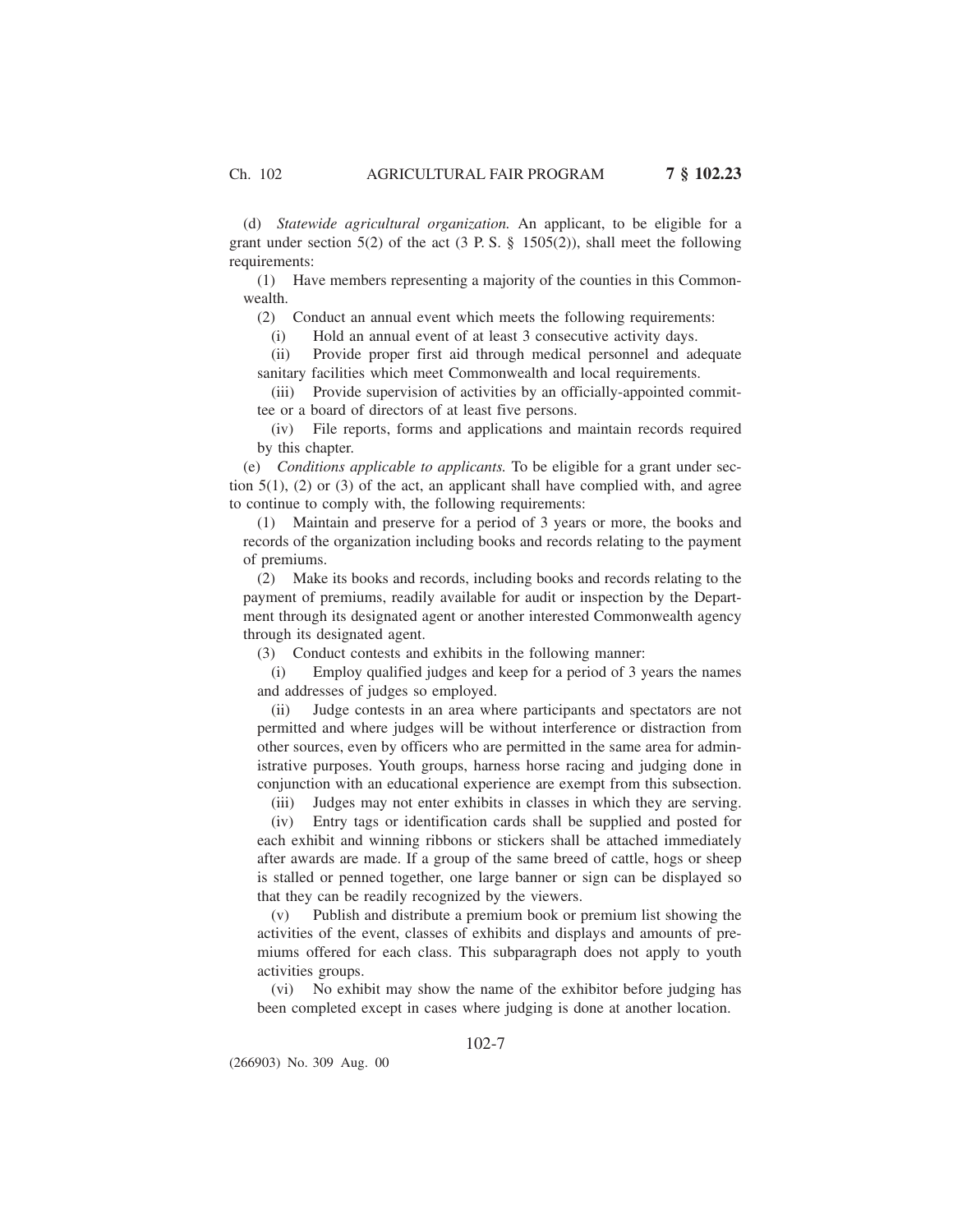(vii) Establish uniform procedures for the standard recording of the operating costs and premiums in accordance with a system approved by the Department.

(viii) Premiums, awards and operating expenses shall be paid by check.

(ix) No livestock or poultry from a premises under quarantine for a contagious or infectious disease is eligible to be exhibited.

(x) No livestock or poultry showing visible, clinical signs of contagious or infectious disease is eligible to be exhibited.

(xi) Livestock or poultry not representative of their species due to conformation, conditioning or of a fractious nature is not eligible to be exhibited.

#### **Cross References**

This section cited in 7 Pa. Code § 102.24 (relating to probationary organizations); and 7 Pa. Code § 102.33 (relating to eligibility).

## **§ 102.24. Probationary organizations.**

(a) *Applicant conducting an annual agricultural fair.* An applicant conducting an annual agricultural fair is not entitled to a grant until it has notified the Department of its intent to conduct and has, in fact, conducted three consecutive annual fairs under §  $102.23(a)$  (relating to eligibility), and in connection with each of the three annual fairs, filed an application under § 102.21 (relating to submission and processing of applications). In notifying the Department of its intent to conduct an annual fair, an applicant shall file a notice with the Department, which can be a letter addressed to the Secretary, that complies with the following requirements:

(1) It shall be received prior to conducting the first of the three fairs described in this subsection.

- (2) It shall state with specificity the location of the fair.
- (3) It shall state the dates on which the fair will be held.

(4) It shall state the complete names and addresses of the directors and officers of the applicant as well as the name, address and telephone number of the person the Department can contact for further information.

(5) It shall include a description of the agricultural exhibits and events that the applicant intends to conduct, as well as a statement of how the applicant will contribute to the development of many phases of agriculture.

(6) It shall state that the applicant will apply for a grant in its 4th year.

(b) *Statewide agricultural organization.* A Statewide agricultural organization is not entitled to a grant under this subchapter until it has notified the Department of its intent to conduct and has, in fact, conducted three consecutive annual events under  $\S$  102.23(c), and in connection with each of the three consecutive annual events filed an application under § 102.21. In notifying the Department

102-8

(266904) No. 309 Aug. 00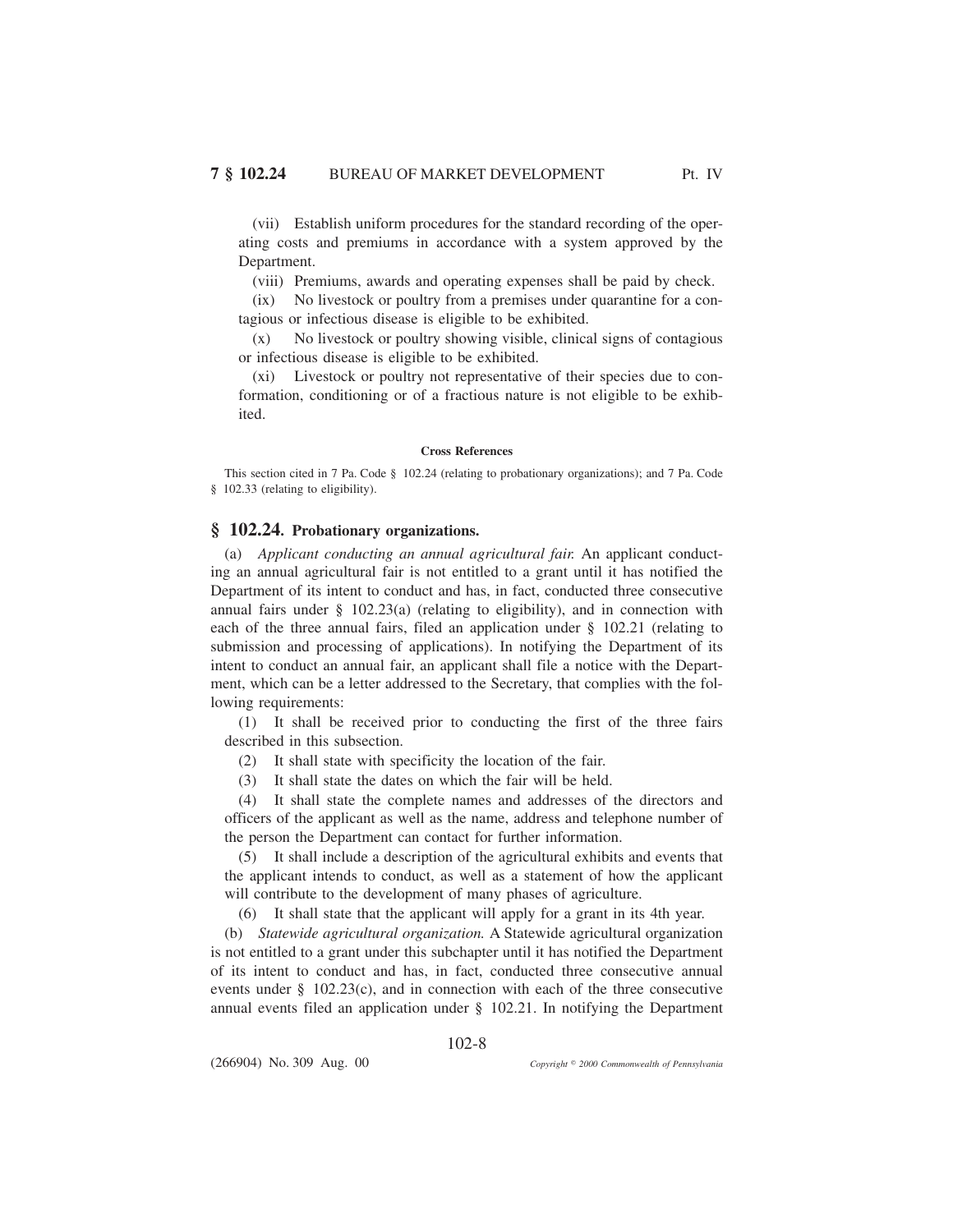of its intent to conduct an annual event, an applicant shall file a notice with the Department, which can be a letter addressed to the Secretary, that complies with the following requirements:

(1) It shall be received prior to conducting the first of three annual events described in this subsection.

(2) It shall state with specificity the location of the annual event.

(3) It shall state the dates on which the event will be held.

(4) The complete names and addresses of the directors and officers of the applicant, as well as the name, address and telephone number of the person the Department can contact for further information, shall be shown.

(5) A description of the event the applicant intends to conduct, as well as a statement of how the event will contribute to the development of many phases of agriculture or agribusiness, shall be given.

(6) It shall state that the organization will apply for a grant in its 4th year of operation.

(c) *Nonapplicability.* Subsections (a) and (b) do not apply to an organization conducting an annual fair or a Statewide organization that may have temporarily discontinued its fair or event for a period of not more than 2 consecutive years.

(d) *Youth activities group.* A youth activities group is not required to serve a probationary period before being eligible for a grant under this chapter. However, before a youth activities group may receive a grant, it shall submit a letter from its respective county government or the Commonwealth, recognizing both the youth activities group and its adult advisory group.

### **Subchapter C. CAPITAL IMPROVEMENT MATCHING GRANT**

Sec.<br>102.31. 102.31. Submission and processing of applications.<br>102.32. Amount of grant.

- Amount of grant.
- 102.33. Eligibility.
- 102.34. Certification of completion.

#### **Cross References**

This subchapter cited in 7 Pa. Code § 102.8 (relating to records).

#### **§ 102.31. Submission and processing of applications.**

(a) *Submission.* An applicant desiring to be considered for a capital improvement matching grant shall submit to the Department, on a form prepared by the Department, an application for the grant. The application shall include, but is not limited to, the following:

(1) Detailed information regarding the project for which the grant is sought.

### 102-9

(266905) No. 309 Aug. 00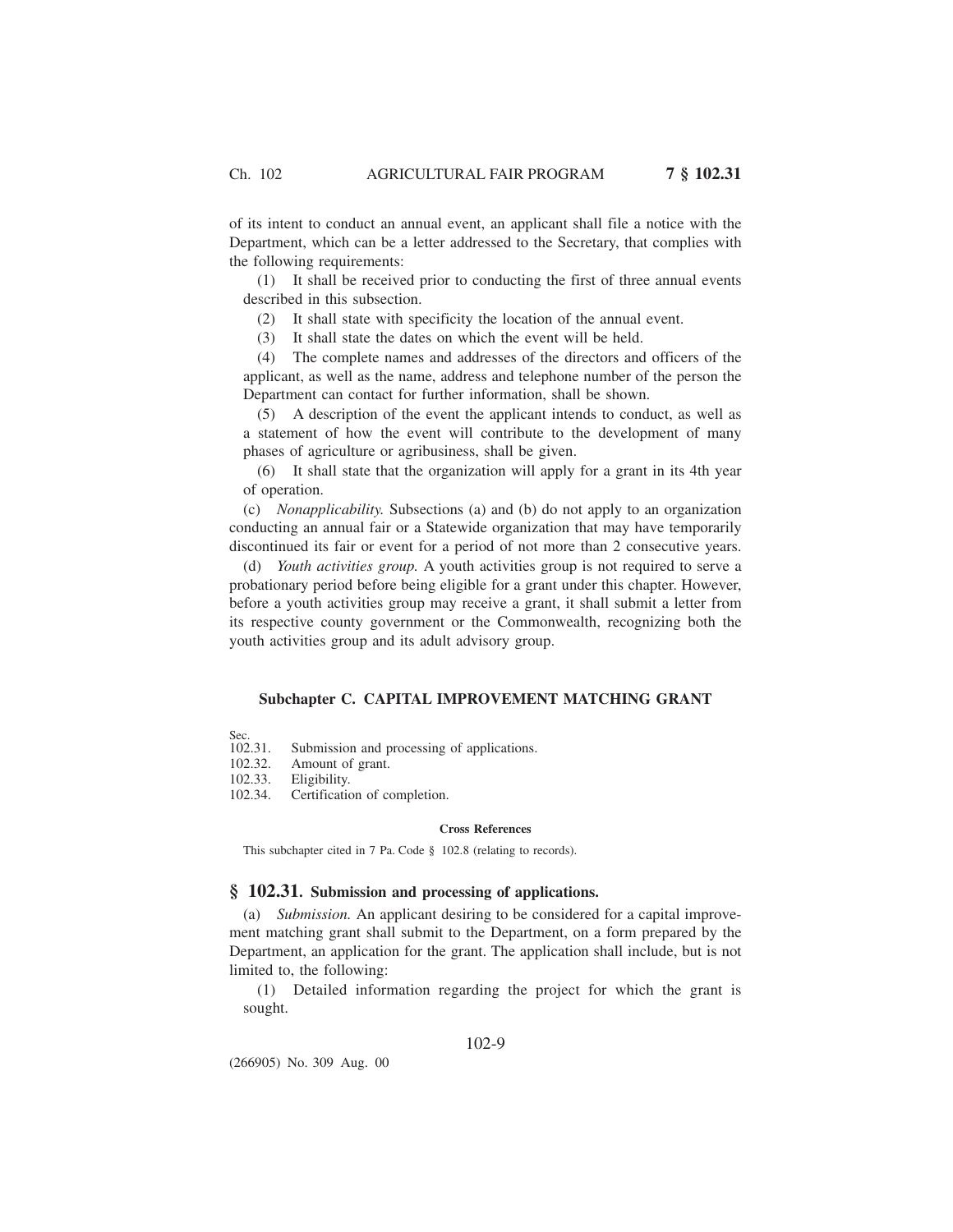(2) Evidence satisfactory to the Department showing that matching funds required by § 102.32(b) (relating to amount of grant) are available for the project.

(b) *Processing.* Upon receipt of an application as specified in subsection (a), the Department will review the application for completeness and accuracy. If the form is found to be incomplete or inaccurate, additional data will be requested and final processing of the application will be discontinued until the requested data is supplied by the applicant.

(c) *Deadline.* An application shall be filed with the Department by June 30 of each year. An application shall be considered filed when a fully-completed and accurate application, on a form prepared by the Department, is received by the Department at its offices at 2301 North Cameron Street, Harrisburg, Pennsylvania 17110-9408, Attention: Pennsylvania Agricultural Fair Program Administrator.

(d) *Reapplication.* If an applicant has, in a prior year, filed an application with the Department for a grant for capital improvement matching funds in connection with a specific project and has not received full payment of the amount reimbursable, it shall reapply with the Department if it continues to desire to receive funds for the project. An applicant reapplying for a grant is not required to file a new application form under this section, but shall, in a letter addressed to the Secretary, declare its intention to reapply for a grant and state how, if at all, its previously filed application should be amended. An applicant is not permitted to amend an application to request increased funding for a project or for funding of a new or different project. To be considered for a grant, the letter shall be filed with the Department by June 30 of each year.

(e) *Review and approval of application.*

(1) The Advisory Committee described in § 102.3 (relating to Advisory Committee) shall review pending applications and make a recommendation of approval or rejection of the applications to the Secretary along with restrictions or special conditions. The Secretary has final authority on whether or not a grant is made.

(2) Upon approval of an application for a matching grant, the applicant shall execute a matching grant agreement on a form provided by the Department. The grant agreement shall specify that, if an improvement funded by a matching grant is sold within 10 years of completion or the date of the grant agreement, whichever is later, the amount of the grant shall be refunded to the Department.

### **§ 102.32. Amount of grant.**

(266906) No. 309 Aug. 00

(a) The amount of the grant awarded under this subchapter shall be calculated in a manner and awarded in an amount established by the Secretary in the annual plan. A grant will not be awarded contrary to the limitations set out in subsections  $(b)$ — $(e)$ .

102-10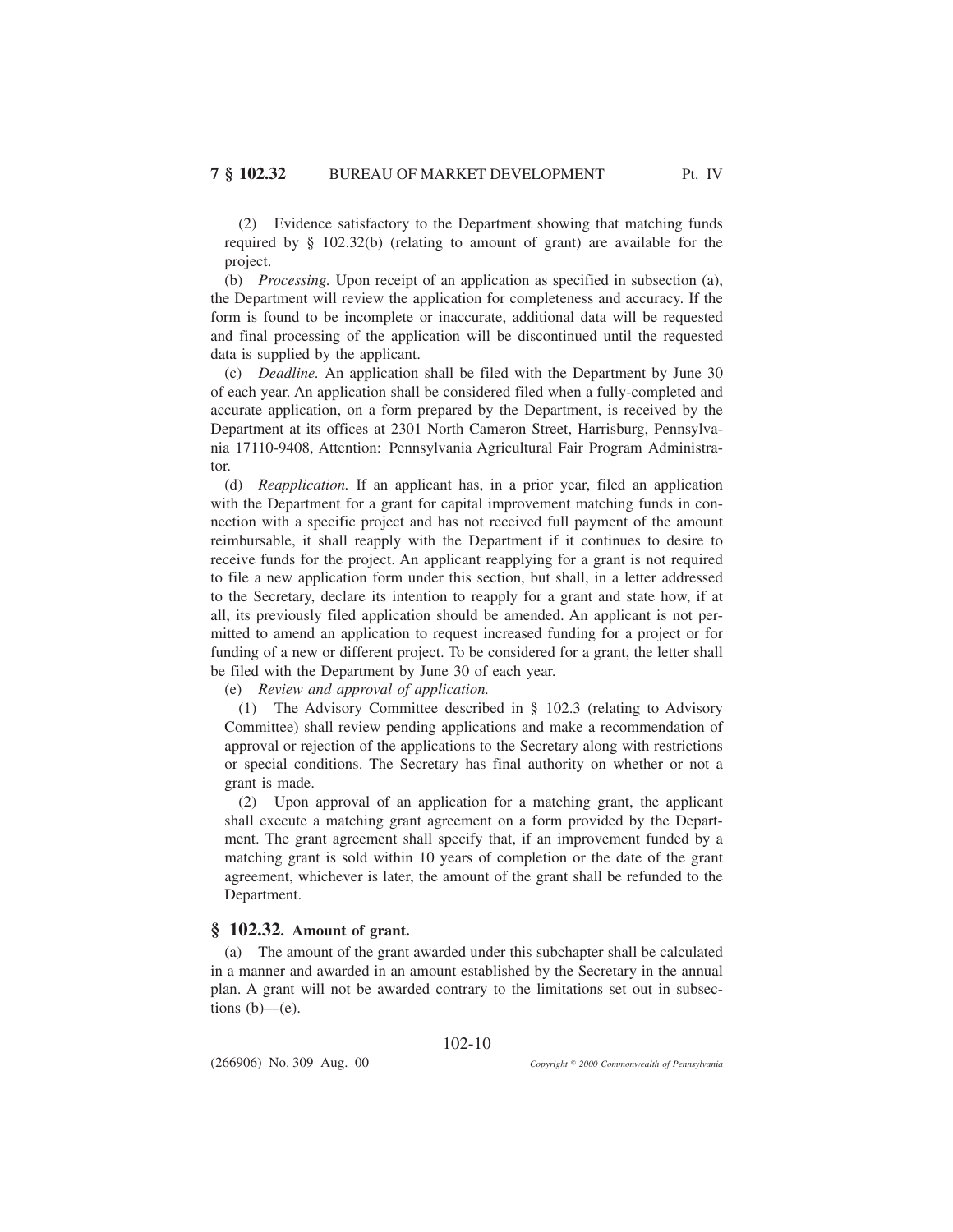(b) A grant shall be matched at least dollar-for-dollar by the applicant to whom an award is made.

(c) An applicant may not be awarded more than \$25,000 for a specific project.

(d) A grant may be provided to reimburse actual approved expenditures. If funding is approved in advance of actual expenditures, the applicant will not be reimbursed until the applicant complies with § 102.34 (relating to certification of completion).

(e) A grant may be awarded to an organization for the following types of projects:

(1) Construction of new buildings and improvements to existing buildings utilized for conducting fairs and located upon fair grounds owned by the applicant or leased to the applicant for a term not less than the expected useful life of the improvement.

(2) Improvements to fair grounds and the purchase of additional fair ground land to be utilized primarily for the conducting of fairs.

#### **Cross References**

This section cited in 7 Pa. Code § 102.31 (relating to submission and processing of applications).

### **§ 102.33. Eligibility.**

To be eligible for a capital improvement matching grant, an applicant shall conduct an annual agricultural fair under  $\S$  102.23(a) (relating to eligibility), and shall be eligible for a grant under section  $5(1)$  of the act  $(3 \text{ P. S. } § 1505(1))$ , both in the year the application for capital improvements matching funds is filed, and in the year the project for which the grant is sought is, or will be, constructed or purchased.

## **§ 102.34. Certification of completion.**

Within 30 days of completion of a project funded by a matching grant, the applicant shall file with the Department a certificate of completion, signed by its president or treasurer, stating that the funds were expended in accordance with section  $5(1)(ii)$  of the act (3 P. S. § 1505(1)(ii)) and this subchapter.

#### **Cross References**

This section cited in 7 Pa. Code § 102.32 (relating to amount of grant).

(266907) No. 309 Aug. 00

102-11